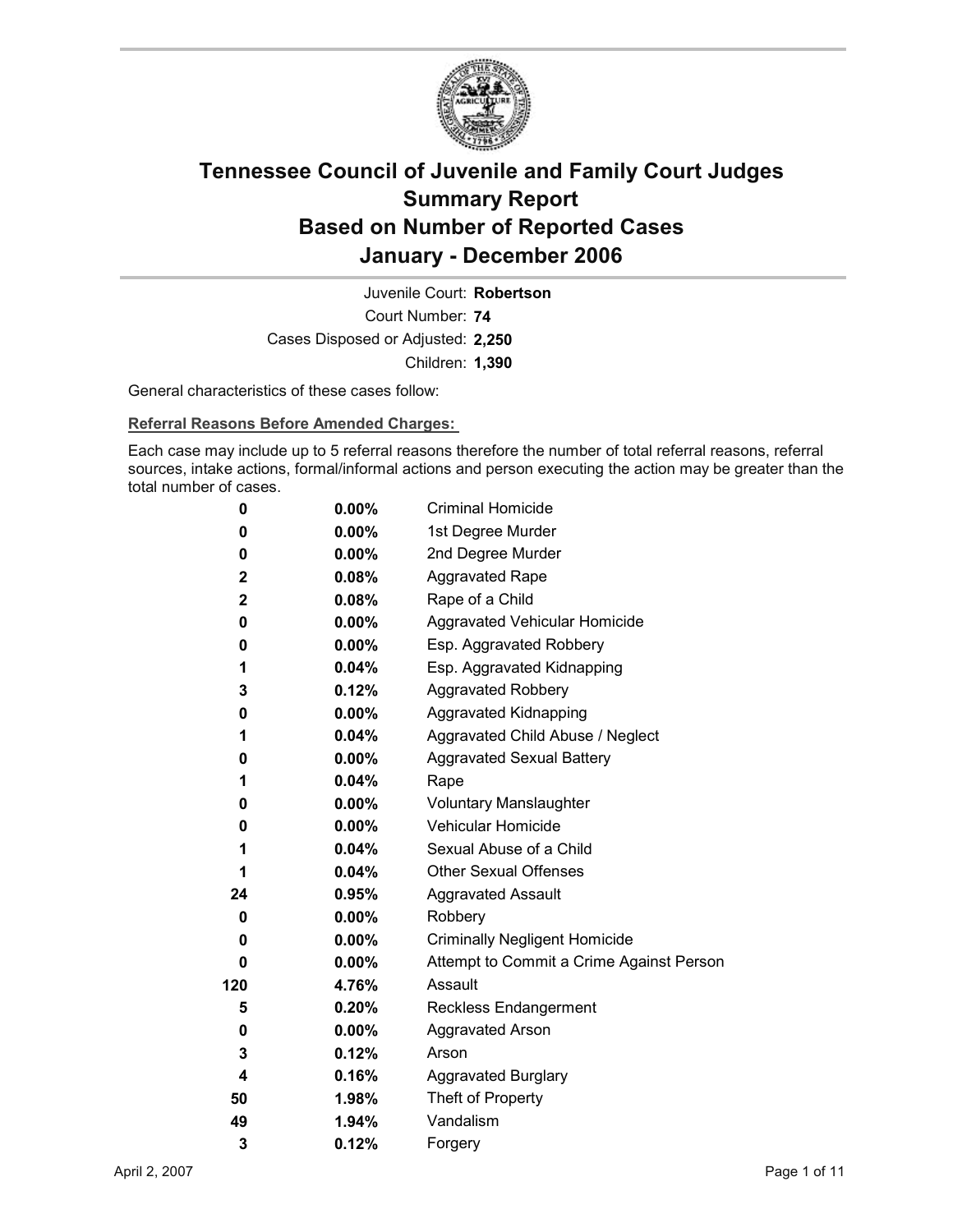

Court Number: **74** Juvenile Court: **Robertson** Cases Disposed or Adjusted: **2,250** Children: **1,390**

### **Referral Reasons Before Amended Charges:**

Each case may include up to 5 referral reasons therefore the number of total referral reasons, referral sources, intake actions, formal/informal actions and person executing the action may be greater than the total number of cases.

| 0                | $0.00\%$ | <b>Worthless Checks</b>                                     |
|------------------|----------|-------------------------------------------------------------|
| 0                | $0.00\%$ | Illegal Possession / Fraudulent Use of Credit / Debit Cards |
| 7                | 0.28%    | <b>Burglary</b>                                             |
| 1                | 0.04%    | Unauthorized Use of a Vehicle                               |
| 0                | $0.00\%$ | <b>Cruelty to Animals</b>                                   |
| $\boldsymbol{2}$ | 0.08%    | Sale of Controlled Substances                               |
| 24               | 0.95%    | <b>Other Drug Offenses</b>                                  |
| 46               | 1.82%    | Possession of Controlled Substances                         |
| 0                | 0.00%    | <b>Criminal Attempt</b>                                     |
| 0                | $0.00\%$ | Carrying Weapons on School Property                         |
| 5                | 0.20%    | Unlawful Carrying / Possession of a Weapon                  |
| 7                | 0.28%    | <b>Evading Arrest</b>                                       |
| 1                | 0.04%    | Escape                                                      |
| 3                | $0.12\%$ | Driving Under Influence (DUI)                               |
| 36               | 1.43%    | Possession / Consumption of Alcohol                         |
| 4                | 0.16%    | Resisting Stop, Frisk, Halt, Arrest or Search               |
| 1                | 0.04%    | <b>Aggravated Criminal Trespass</b>                         |
| 11               | 0.44%    | Harassment                                                  |
| 4                | 0.16%    | Failure to Appear                                           |
| 1                | 0.04%    | Filing a False Police Report                                |
| 0                | $0.00\%$ | Criminal Impersonation                                      |
| 36               | 1.43%    | <b>Disorderly Conduct</b>                                   |
| 7                | 0.28%    | <b>Criminal Trespass</b>                                    |
| 7                | 0.28%    | <b>Public Intoxication</b>                                  |
| 0                | $0.00\%$ | Gambling                                                    |
| 278              | 11.02%   | Traffic                                                     |
| 0                | $0.00\%$ | Local Ordinances                                            |
| 0                | $0.00\%$ | Violation of Wildlife Regulations                           |
| 18               | 0.71%    | Contempt of Court                                           |
| 131              | 5.19%    | Violation of Probation                                      |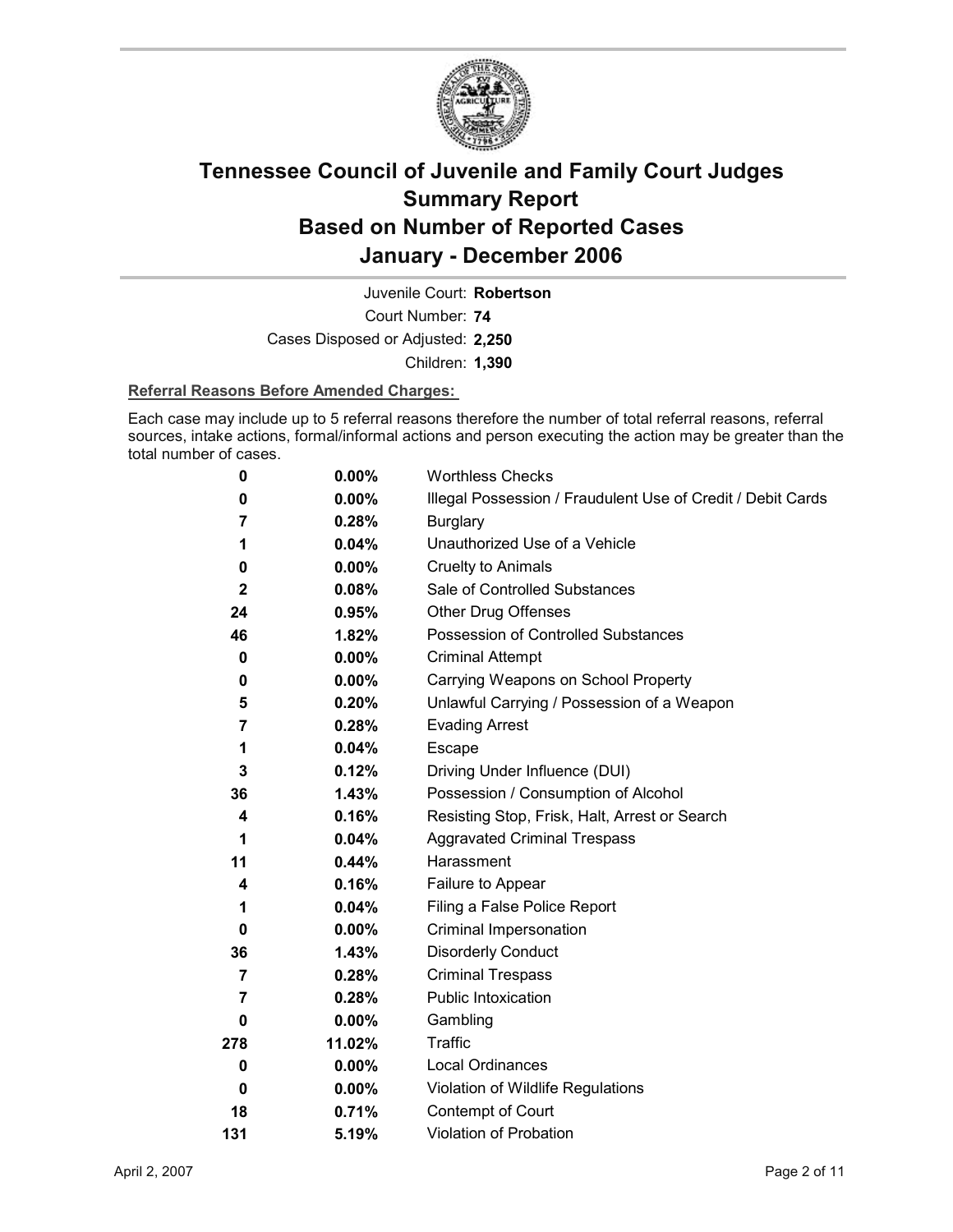

Court Number: **74** Juvenile Court: **Robertson** Cases Disposed or Adjusted: **2,250** Children: **1,390**

### **Referral Reasons Before Amended Charges:**

Each case may include up to 5 referral reasons therefore the number of total referral reasons, referral sources, intake actions, formal/informal actions and person executing the action may be greater than the total number of cases.

| 2,523        | 100.00%  | <b>Total Referrals</b>                |
|--------------|----------|---------------------------------------|
| 344          | 13.63%   | Other                                 |
| $\Omega$     | 0.00%    | <b>Consent to Marry</b>               |
| $\bf{0}$     | $0.00\%$ | <b>Request for Medical Treatment</b>  |
| 475          | 18.83%   | Child Support                         |
| 30           | 1.19%    | Paternity / Legitimation              |
| 7            | 0.28%    | Visitation                            |
| 25           | 0.99%    | Custody                               |
| 69           | 2.73%    | <b>Foster Care Review</b>             |
| 51           | 2.02%    | <b>Administrative Review</b>          |
| 328          | 13.00%   | <b>Judicial Review</b>                |
| $\bf{0}$     | 0.00%    | Violation of Informal Adjustment      |
| $\bf{0}$     | 0.00%    | Violation of Pretrial Diversion       |
| 3            | 0.12%    | <b>Termination of Parental Rights</b> |
| 37           | 1.47%    | Dependency / Neglect                  |
| $\mathbf 0$  | 0.00%    | <b>Physically Abused Child</b>        |
| $\bf{0}$     | 0.00%    | Sexually Abused Child                 |
| 38           | 1.51%    | Violation of Curfew                   |
| $\bf{0}$     | 0.00%    | Violation of a Valid Court Order      |
| 64           | 2.54%    | Possession of Tobacco Products        |
| $\mathbf{0}$ | 0.00%    | Out-of-State Runaway                  |
| 9            | 0.36%    | In-State Runaway                      |
| 76           | 3.01%    | Truancy                               |
| 67           | 2.66%    | <b>Unruly Behavior</b>                |
| $\bf{0}$     | 0.00%    | Violation of Aftercare                |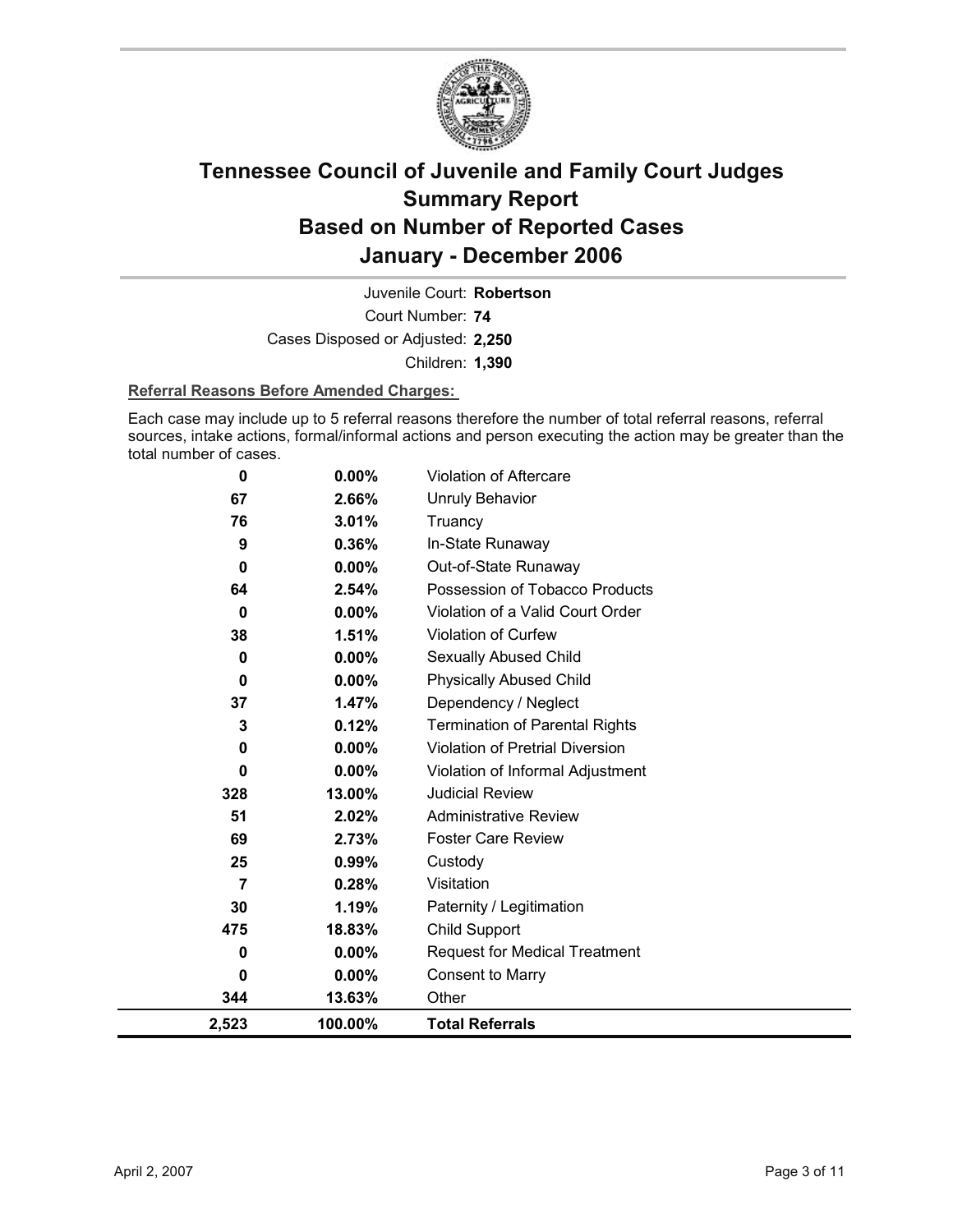

|                                   | Juvenile Court: Robertson |                                   |  |  |
|-----------------------------------|---------------------------|-----------------------------------|--|--|
|                                   | Court Number: 74          |                                   |  |  |
| Cases Disposed or Adjusted: 2,250 |                           |                                   |  |  |
| Children: 1,390                   |                           |                                   |  |  |
| <b>Referral Sources: 1</b>        |                           |                                   |  |  |
| 994                               | 39.40%                    | Law Enforcement                   |  |  |
| 115                               | 4.56%                     | Parents                           |  |  |
| 22                                | 0.87%                     | <b>Relatives</b>                  |  |  |
| 0                                 | 0.00%                     | Self                              |  |  |
| 120                               | 4.76%                     | School                            |  |  |
| 0                                 | 0.00%                     | <b>CSA</b>                        |  |  |
| 339                               | 13.44%                    | <b>DCS</b>                        |  |  |
| 1                                 | 0.04%                     | <b>Other State Department</b>     |  |  |
| 598                               | 23.70%                    | <b>District Attorney's Office</b> |  |  |
| 249                               | 9.87%                     | <b>Court Staff</b>                |  |  |
| 0                                 | 0.00%                     | Social Agency                     |  |  |
| 1                                 | 0.04%                     | <b>Other Court</b>                |  |  |
| 70                                | 2.77%                     | Victim                            |  |  |
| 5                                 | 0.20%                     | Child & Parent                    |  |  |
| 0                                 | 0.00%                     | Hospital                          |  |  |
| 1                                 | 0.04%                     | Unknown                           |  |  |
| 8                                 | 0.32%                     | Other                             |  |  |
| 2,523                             | 100.00%                   | <b>Total Referral Sources</b>     |  |  |

### **Age of Child at Referral: 2**

| 263<br>134<br>0 | 18.92%<br>9.64%<br>$0.00\%$ | Ages 17 through 18<br>Ages 19 and Over<br>Unknown / Not Reported |
|-----------------|-----------------------------|------------------------------------------------------------------|
|                 |                             |                                                                  |
|                 |                             |                                                                  |
|                 |                             |                                                                  |
| 324             | 23.31%                      | Ages 15 through 16                                               |
| 172             | 12.37%                      | Ages 13 through 14                                               |
|                 | 7.91%                       | Ages 11 through 12                                               |
| 110             |                             |                                                                  |
|                 |                             |                                                                  |

 $1$  If different than number of Referral Reasons (2523), verify accuracy of your court's data.

<sup>2</sup> One child could be counted in multiple categories, verify accuracy of your court's data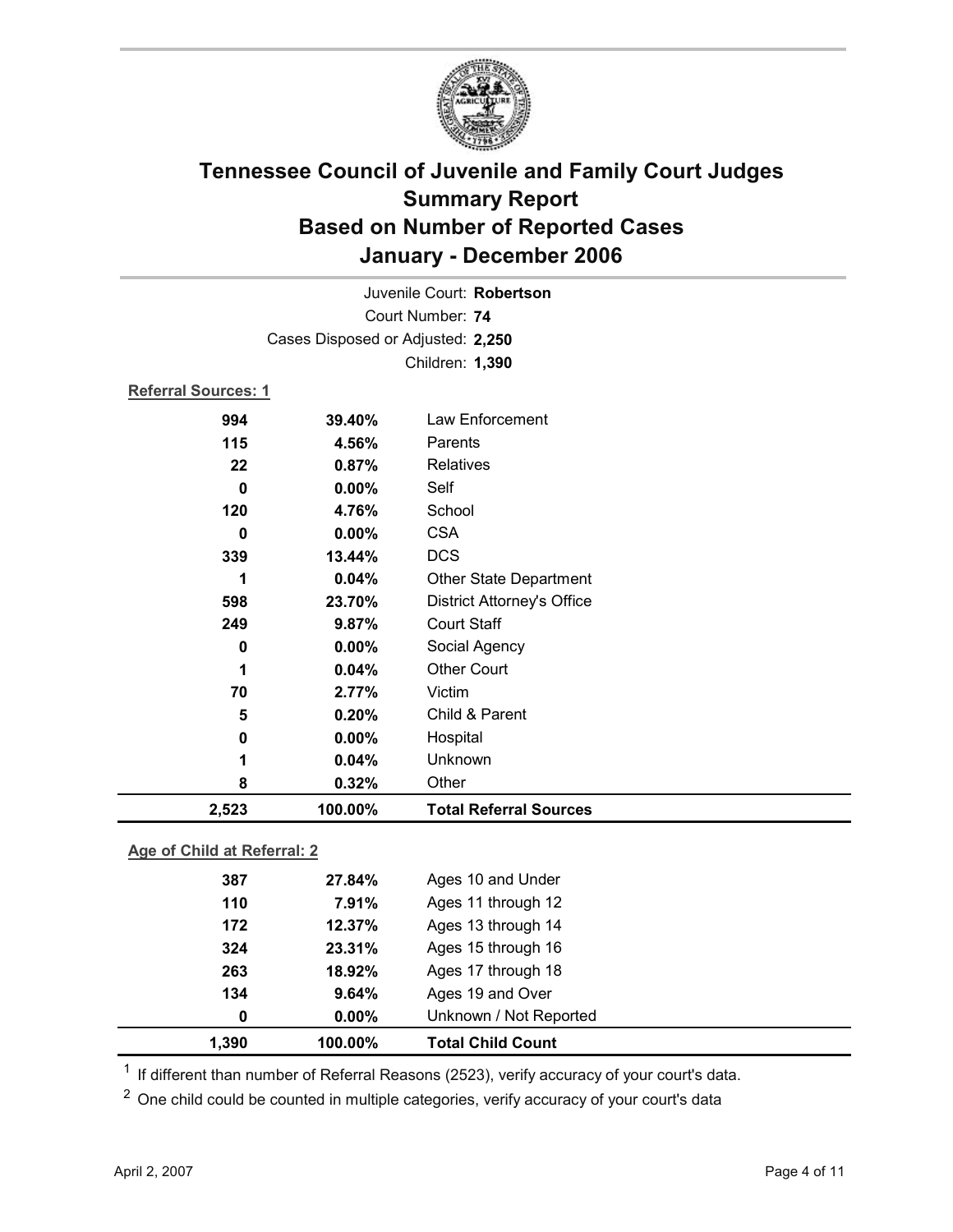

| Juvenile Court: Robertson               |                                   |                          |  |  |
|-----------------------------------------|-----------------------------------|--------------------------|--|--|
|                                         | Court Number: 74                  |                          |  |  |
|                                         | Cases Disposed or Adjusted: 2,250 |                          |  |  |
| Children: 1,390                         |                                   |                          |  |  |
| Sex of Child: 1                         |                                   |                          |  |  |
| 879                                     | 63.24%                            | Male                     |  |  |
| 480                                     | 34.53%                            | Female                   |  |  |
| 31                                      | 2.23%                             | Unknown                  |  |  |
| 1,390                                   | 100.00%                           | <b>Total Child Count</b> |  |  |
| Race of Child: 1                        |                                   |                          |  |  |
| 827                                     | 59.50%                            | White                    |  |  |
| 272                                     | 19.57%                            | African American         |  |  |
| 3                                       | 0.22%                             | <b>Native American</b>   |  |  |
| $\mathbf 0$                             | 0.00%                             | Asian                    |  |  |
| 21                                      | 1.51%                             | Mixed                    |  |  |
| 267                                     | 19.21%                            | Unknown                  |  |  |
| 1,390                                   | 100.00%                           | <b>Total Child Count</b> |  |  |
| <b>Hispanic Origin: 1</b>               |                                   |                          |  |  |
| 51                                      | 3.67%                             | Yes                      |  |  |
| 1,084                                   | 77.99%                            | <b>No</b>                |  |  |
| 255                                     | 18.35%                            | Unknown                  |  |  |
| 1,390                                   | 100.00%                           | <b>Total Child Count</b> |  |  |
| <b>School Enrollment of Children: 1</b> |                                   |                          |  |  |
| 637                                     | 45.83%                            | Yes                      |  |  |
| 103                                     | 7.41%                             | <b>No</b>                |  |  |
| 650                                     | 46.76%                            | Unknown                  |  |  |
| 1,390                                   | 100.00%                           | <b>Total Child Count</b> |  |  |

 $1$  One child could be counted in multiple categories, verify accuracy of your court's data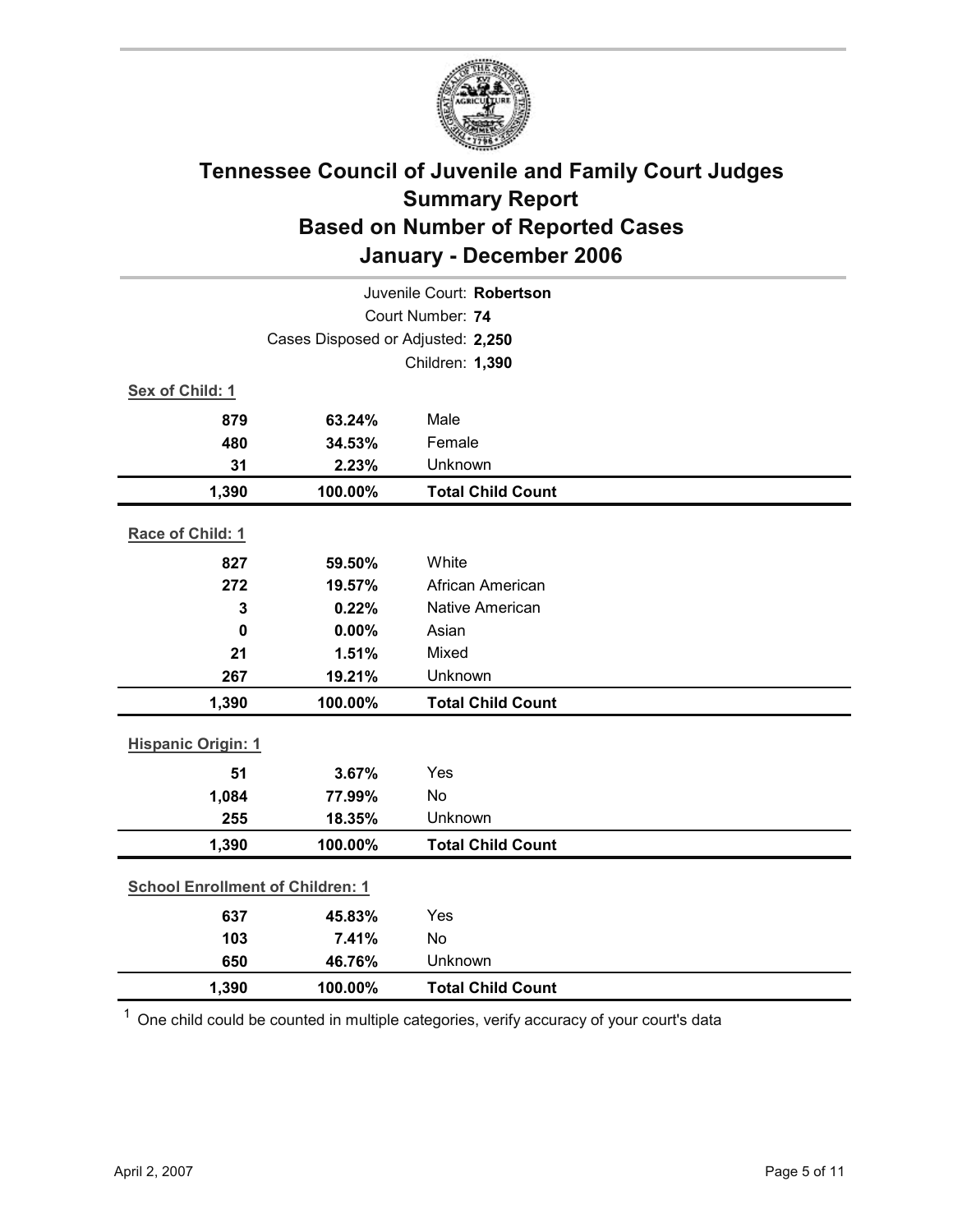

Court Number: **74** Juvenile Court: **Robertson** Cases Disposed or Adjusted: **2,250** Children: **1,390**

**Living Arrangement of Child at Time of Referral: 1**

| 1,390       | 100.00%  | <b>Total Child Count</b>     |
|-------------|----------|------------------------------|
| 5           | 0.36%    | Other                        |
| 507         | 36.47%   | Unknown                      |
| 0           | $0.00\%$ | Independent                  |
| 0           | $0.00\%$ | In an Institution            |
| 0           | $0.00\%$ | In a Residential Center      |
| $\mathbf 2$ | 0.14%    | In a Group Home              |
| 16          | 1.15%    | With Foster Family           |
| 4           | $0.29\%$ | <b>With Adoptive Parents</b> |
| 55          | $3.96\%$ | <b>With Relatives</b>        |
| 90          | 6.47%    | <b>With Father</b>           |
| 521         | 37.48%   | With Mother                  |
| 13          | 0.94%    | With Mother and Stepfather   |
| 7           | $0.50\%$ | With Father and Stepmother   |
| 170         | 12.23%   | With Both Biological Parents |
|             |          |                              |

### **Type of Detention: 2**

| 2,250       | 100.00%  | <b>Total Detention Count</b> |  |
|-------------|----------|------------------------------|--|
| 1           | 0.04%    | Other                        |  |
| 2,200       | 97.78%   | Does Not Apply               |  |
| 11          | 0.49%    | <b>Unknown</b>               |  |
| 0           | $0.00\%$ | <b>Psychiatric Hospital</b>  |  |
| 0           | $0.00\%$ | Jail - No Separation         |  |
| $\mathbf 0$ | $0.00\%$ | Jail - Partial Separation    |  |
| 0           | $0.00\%$ | Jail - Complete Separation   |  |
| 18          | 0.80%    | Juvenile Detention Facility  |  |
| 20          | 0.89%    | Non-Secure Placement         |  |
|             |          |                              |  |

 $<sup>1</sup>$  One child could be counted in multiple categories, verify accuracy of your court's data</sup>

 $2$  If different than number of Cases (2250) verify accuracy of your court's data.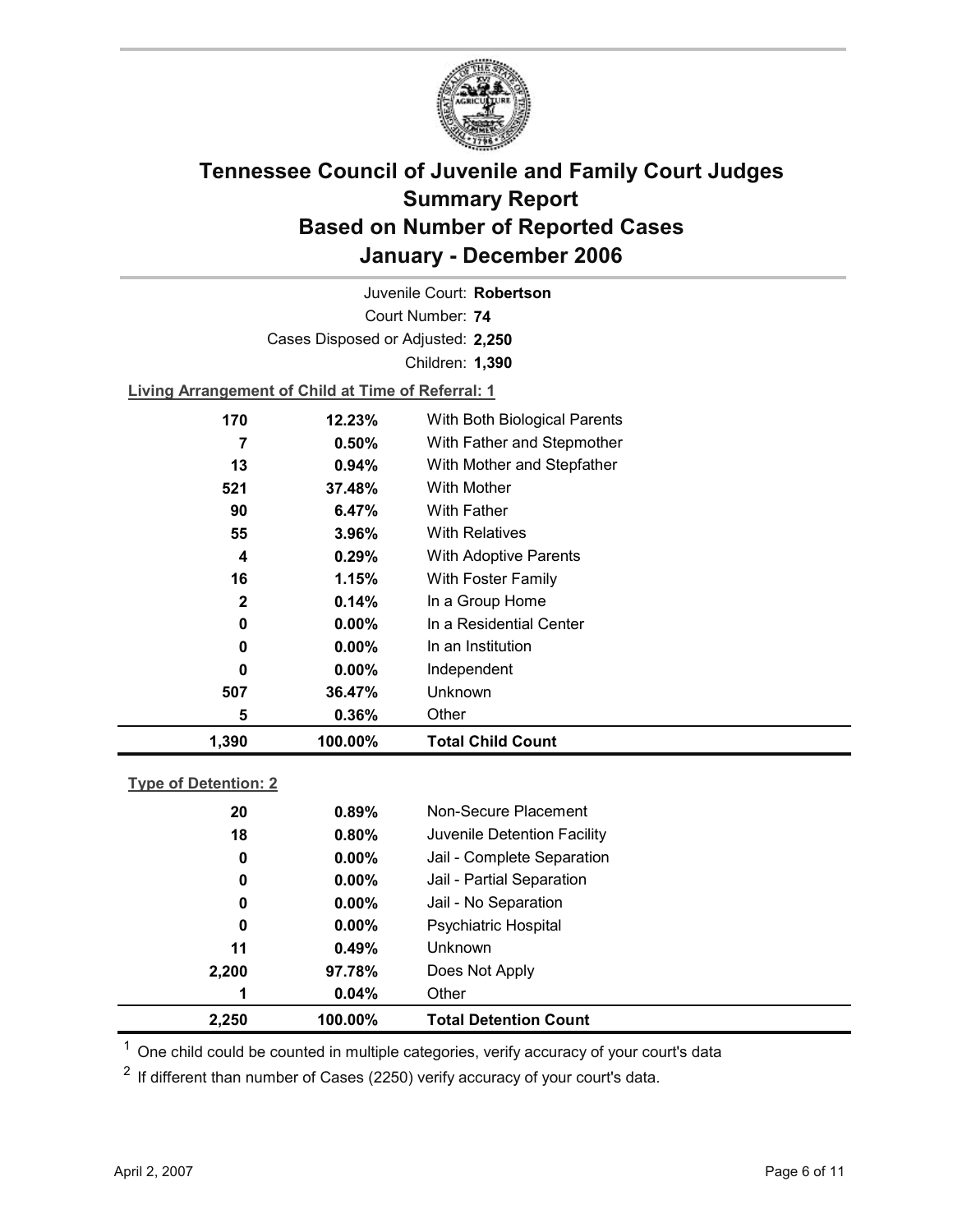

| Juvenile Court: Robertson                          |                                   |                                            |  |  |
|----------------------------------------------------|-----------------------------------|--------------------------------------------|--|--|
|                                                    | Court Number: 74                  |                                            |  |  |
|                                                    | Cases Disposed or Adjusted: 2,250 |                                            |  |  |
| Children: 1,390                                    |                                   |                                            |  |  |
| <b>Placement After Secure Detention Hearing: 1</b> |                                   |                                            |  |  |
| 32                                                 | 1.42%                             | Returned to Prior Living Arrangement       |  |  |
| 0                                                  | 0.00%                             | Juvenile Detention Facility                |  |  |
| 0                                                  | $0.00\%$                          | Jail                                       |  |  |
| 0                                                  | 0.00%                             | Shelter / Group Home                       |  |  |
| 4                                                  | 0.18%                             | <b>Foster Family Home</b>                  |  |  |
| 0                                                  | 0.00%                             | Psychiatric Hospital                       |  |  |
| 4                                                  | 0.18%                             | Unknown / Not Reported                     |  |  |
| 2,209                                              | 98.18%                            | Does Not Apply                             |  |  |
| 1                                                  | 0.04%                             | Other                                      |  |  |
|                                                    |                                   |                                            |  |  |
| 2,250                                              | 100.00%                           | <b>Total Placement Count</b>               |  |  |
|                                                    |                                   |                                            |  |  |
| <b>Intake Actions: 2</b>                           |                                   |                                            |  |  |
| 967                                                | 38.33%                            | <b>Petition Filed</b>                      |  |  |
| 39                                                 | 1.55%                             | <b>Motion Filed</b>                        |  |  |
| 954                                                | 37.81%                            | <b>Citation Processed</b>                  |  |  |
| $\mathbf{2}$                                       | 0.08%                             | Notification of Paternity Processed        |  |  |
| 301                                                | 11.93%                            | Scheduling of Judicial Review              |  |  |
| 38                                                 | 1.51%                             | <b>Scheduling of Administrative Review</b> |  |  |
| 65                                                 | 2.58%                             | Scheduling of Foster Care Review           |  |  |
| 3                                                  | 0.12%                             | Unknown                                    |  |  |
| 8                                                  | 0.32%                             | Does Not Apply                             |  |  |
| 146                                                | 5.79%                             | Other                                      |  |  |

 $1$  If different than number of Cases (2250) verify accuracy of your court's data.

 $2$  If different than number of Referral Reasons (2523), verify accuracy of your court's data.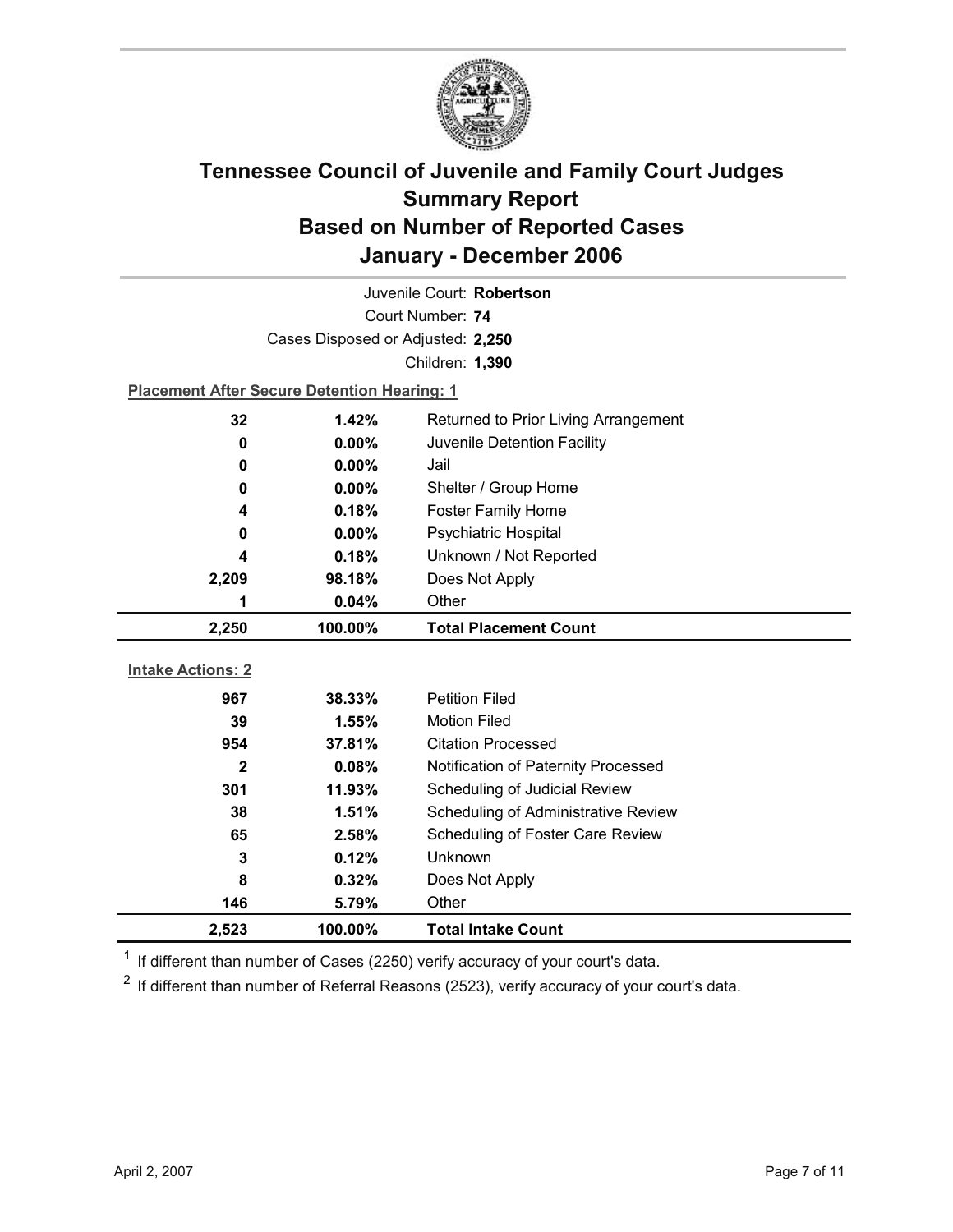

Court Number: **74** Juvenile Court: **Robertson** Cases Disposed or Adjusted: **2,250** Children: **1,390**

### **Last Grade Completed by Child: 1**

| 74                                      | 5.32%   | Too Young for School         |  |
|-----------------------------------------|---------|------------------------------|--|
| $\mathbf 0$                             | 0.00%   | Preschool                    |  |
| $\overline{\mathbf{2}}$                 | 0.14%   | Kindergarten                 |  |
| 5                                       | 0.36%   | 1st Grade                    |  |
| 5                                       | 0.36%   | 2nd Grade                    |  |
| $\mathbf 2$                             | 0.14%   | 3rd Grade                    |  |
| 10                                      | 0.72%   | 4th Grade                    |  |
| 24                                      | 1.73%   | 5th Grade                    |  |
| 49                                      | 3.53%   | 6th Grade                    |  |
| 58                                      | 4.17%   | 7th Grade                    |  |
| 101                                     | 7.27%   | 8th Grade                    |  |
| 115                                     | 8.27%   | 9th Grade                    |  |
| 68                                      | 4.89%   | 10th Grade                   |  |
| 75                                      | 5.40%   | 11th Grade                   |  |
| 9                                       | 0.65%   | 12th Grade                   |  |
| 1                                       | 0.07%   | Non-Graded Special Ed        |  |
| 1                                       | 0.07%   | <b>GED</b>                   |  |
| $\bf{0}$                                | 0.00%   | Graduated                    |  |
| 15                                      | 1.08%   | <b>Never Attended School</b> |  |
| 768                                     | 55.25%  | Unknown                      |  |
| 8                                       | 0.58%   | Other                        |  |
| 1,390                                   | 100.00% | <b>Total Child Count</b>     |  |
|                                         |         |                              |  |
| <b>Enrolled in Special Education: 1</b> |         |                              |  |
| 5                                       | 0.36%   | Yes                          |  |
| 77                                      | 5.54%   | No                           |  |

 $1$  One child could be counted in multiple categories, verify accuracy of your court's data

**1,308 94.10%** Unknown

**1,390 100.00% Total Child Count**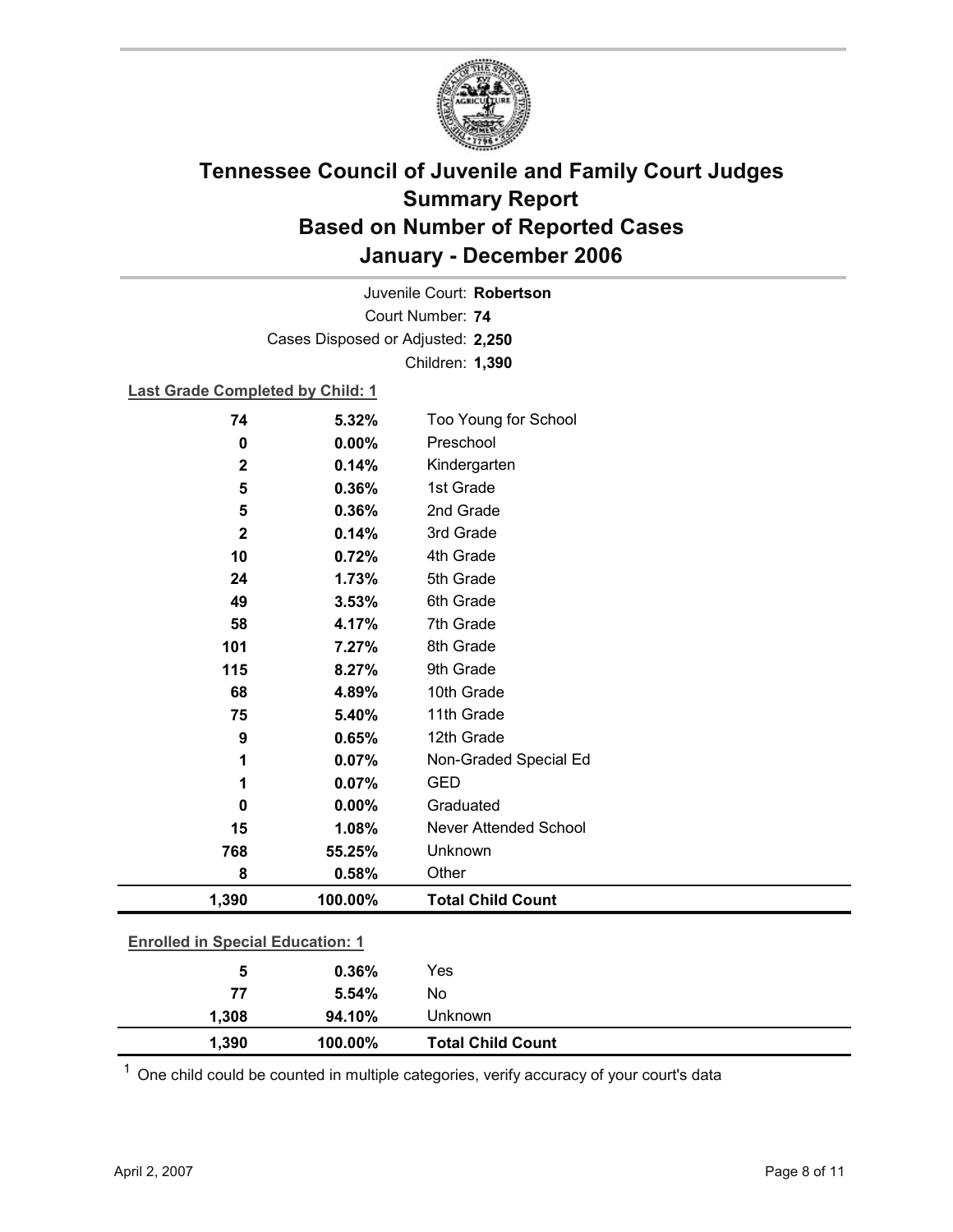

| Juvenile Court: Robertson |                                   |                           |  |  |
|---------------------------|-----------------------------------|---------------------------|--|--|
|                           | Court Number: 74                  |                           |  |  |
|                           | Cases Disposed or Adjusted: 2,250 |                           |  |  |
|                           | Children: 1,390                   |                           |  |  |
|                           | <b>Action Executed By: 1</b>      |                           |  |  |
| 599                       | 23.74%                            | Judge                     |  |  |
| 1,826                     | 72.37%                            | Referee                   |  |  |
| 22                        | 0.87%                             | <b>YSO</b>                |  |  |
| 76                        | 3.01%                             | Other                     |  |  |
| 0                         | $0.00\%$                          | Unknown / Not Reported    |  |  |
| 2,523                     | 100.00%                           | <b>Total Action Count</b> |  |  |

### **Formal / Informal Actions: 1**

| 185          | $7.33\%$ | Dismissed                                      |
|--------------|----------|------------------------------------------------|
| 76           | 3.01%    | Retired / Nolle Prosequi                       |
| 241          | 9.55%    | <b>Complaint Substantiated Delinquent</b>      |
| 116          | 4.60%    | <b>Complaint Substantiated Status Offender</b> |
| 14           | 0.55%    | Complaint Substantiated Dependent / Neglected  |
| 0            | $0.00\%$ | <b>Complaint Substantiated Abused</b>          |
| 0            | $0.00\%$ | <b>Complaint Substantiated Mentally III</b>    |
| 290          | 11.49%   | Informal Adjustment                            |
| 78           | 3.09%    | <b>Pretrial Diversion</b>                      |
| $\mathbf{2}$ | 0.08%    | <b>Transfer to Adult Court Hearing</b>         |
| 1            | 0.04%    | Charges Cleared by Transfer to Adult Court     |
| 79           | 3.13%    | <b>Special Proceeding</b>                      |
| 174          | $6.90\%$ | <b>Review Concluded</b>                        |
| 1,075        | 42.61%   | Case Held Open                                 |
| 192          | 7.61%    | Other                                          |
| 0            | $0.00\%$ | Unknown / Not Reported                         |
| 2,523        | 100.00%  | <b>Total Action Count</b>                      |

 $1$  If different than number of Referral Reasons (2523), verify accuracy of your court's data.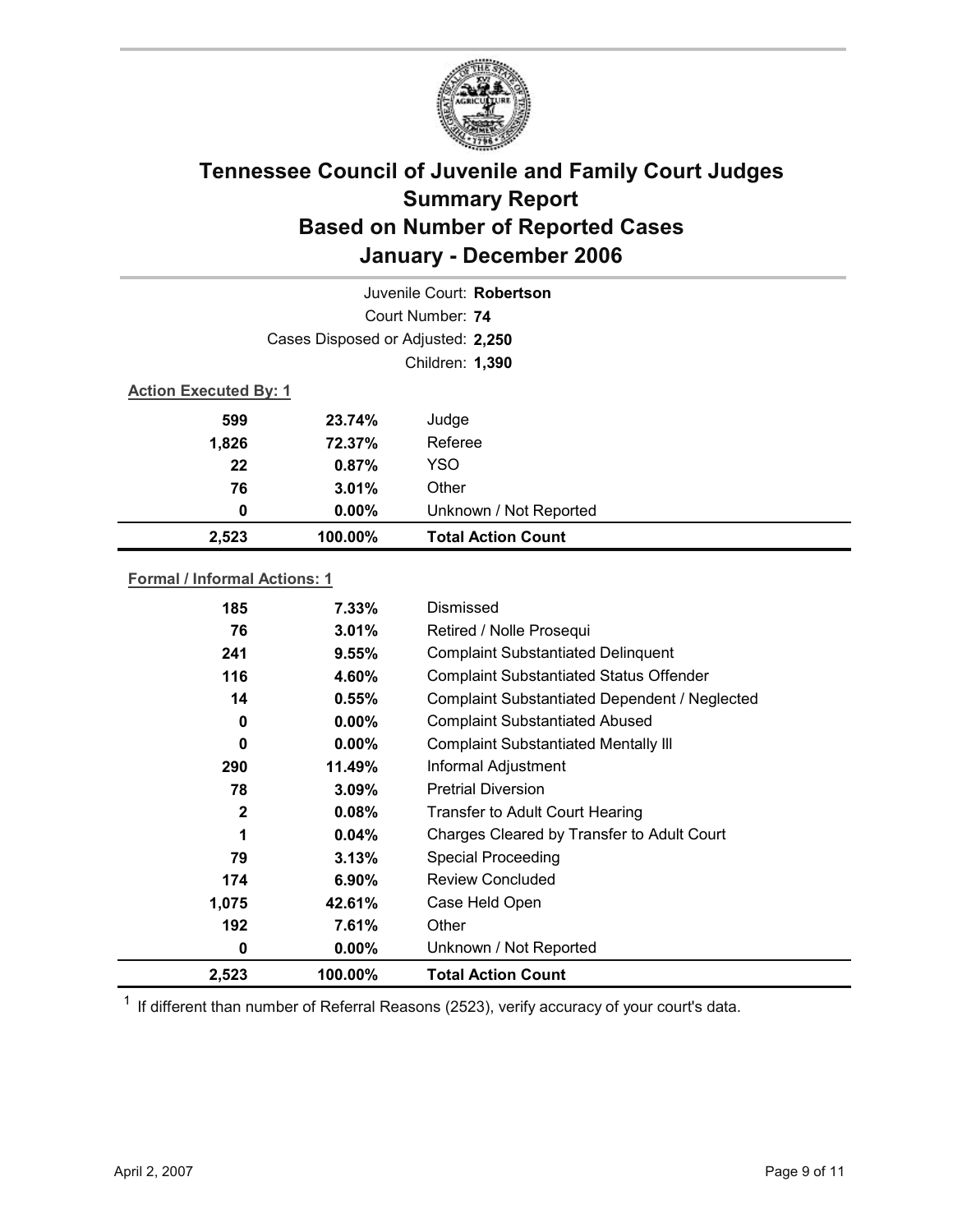

|                                   |                                                       | Juvenile Court: Robertson                            |
|-----------------------------------|-------------------------------------------------------|------------------------------------------------------|
|                                   |                                                       | Court Number: 74                                     |
| Cases Disposed or Adjusted: 2,250 |                                                       |                                                      |
|                                   |                                                       | Children: 1,390                                      |
| <b>Case Outcomes:</b>             | There can be multiple outcomes for one child or case. |                                                      |
| 186                               | 4.57%                                                 | <b>Case Dismissed</b>                                |
| 95                                | 2.34%                                                 | Case Retired or Nolle Prosequi                       |
| $\mathbf{2}$                      | 0.05%                                                 | Warned / Counseled                                   |
| 813                               | 20.00%                                                | Held Open For Review                                 |
| 444                               | 10.92%                                                | Supervision / Probation to Juvenile Court            |
| 0                                 | $0.00\%$                                              | <b>Probation to Parents</b>                          |
| 0                                 | $0.00\%$                                              | Referral to Another Entity for Supervision / Service |
| 1                                 | 0.02%                                                 | Referred for Mental Health Counseling                |
| 47                                | 1.16%                                                 | Referred for Alcohol and Drug Counseling             |
| 1                                 | 0.02%                                                 | Referred to Alternative School                       |
| 0                                 | $0.00\%$                                              | Referred to Private Child Agency                     |
| 147                               | 3.62%                                                 | Referred to Defensive Driving School                 |
| 0                                 | 0.00%                                                 | Referred to Alcohol Safety School                    |
| 91                                | 2.24%                                                 | Referred to Juvenile Court Education-Based Program   |
| 10                                | 0.25%                                                 | Driver's License Held Informally                     |
| 0                                 | $0.00\%$                                              | <b>Voluntary Placement with DMHMR</b>                |
| 0                                 | 0.00%                                                 | Private Mental Health Placement                      |
| 0                                 | $0.00\%$                                              | <b>Private MR Placement</b>                          |
| 39                                | 0.96%                                                 | Placement with City/County Agency/Facility           |
| 3                                 | 0.07%                                                 | Placement with Relative / Other Individual           |
| 129                               | 3.17%                                                 | Fine                                                 |
| 278                               | 6.84%                                                 | <b>Public Service</b>                                |
| 43                                | 1.06%                                                 | Restitution                                          |
| 0                                 | $0.00\%$                                              | <b>Runaway Returned</b>                              |
| 57                                | 1.40%                                                 | No Contact Order                                     |
| 0                                 | 0.00%                                                 | Injunction Other than No Contact Order               |
| 7                                 | 0.17%                                                 | <b>House Arrest</b>                                  |
| 2                                 | 0.05%                                                 | <b>Court Defined Curfew</b>                          |
| 0                                 | 0.00%                                                 | Dismissed from Informal Adjustment                   |
| 0                                 | $0.00\%$                                              | <b>Dismissed from Pretrial Diversion</b>             |
| 48                                | 1.18%                                                 | Released from Probation                              |
| 7                                 | 0.17%                                                 | <b>Transferred to Adult Court</b>                    |
| 0                                 | 0.00%                                                 | <b>DMHMR Involuntary Commitment</b>                  |